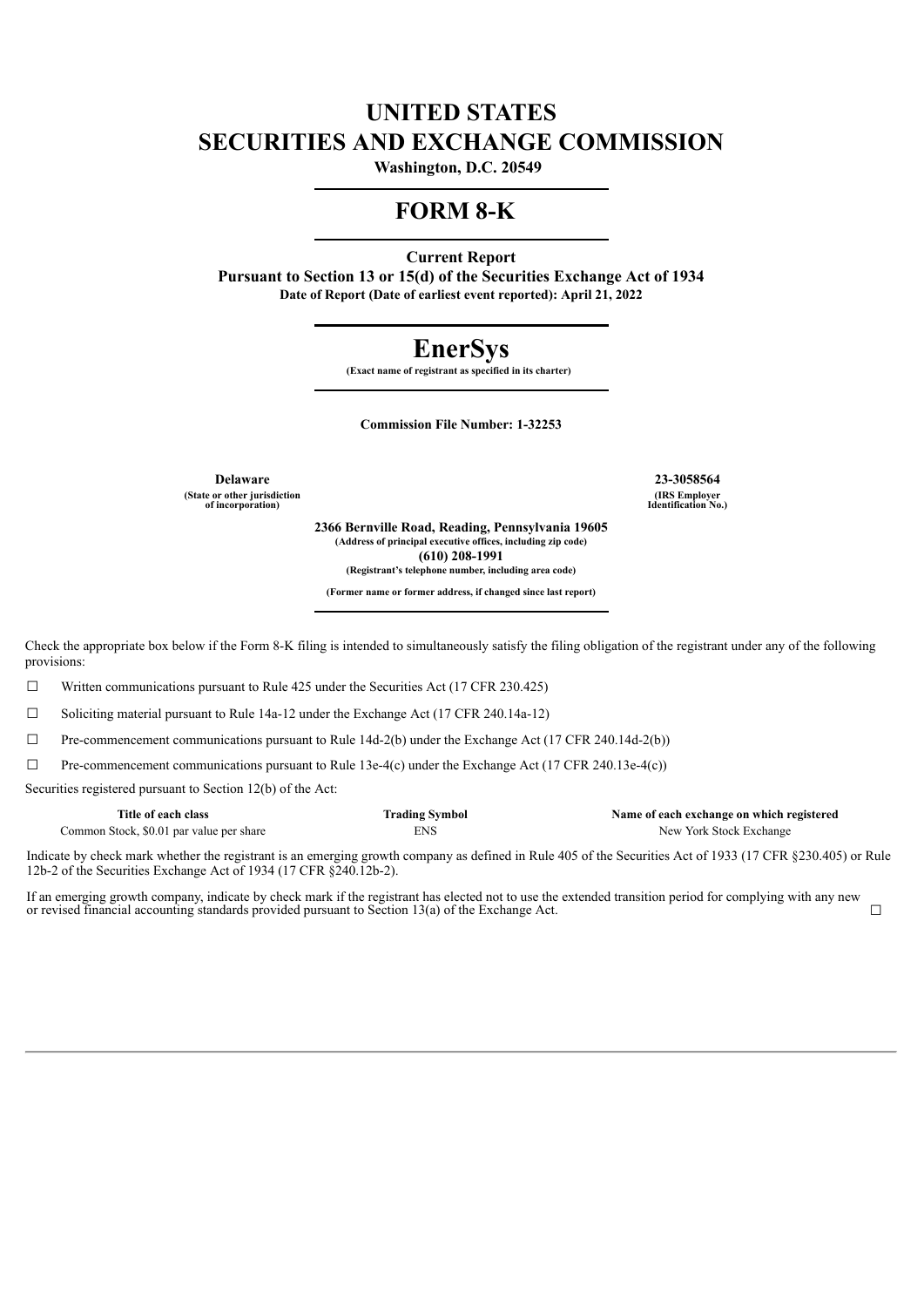#### **Item 7.01. Regulation FD Disclosure.**

On April 21, 2022, EnerSys issued a press release announcing that it has published its 2021 Sustainability Report, which is available under Policies & Reports of the Sustainability section of the EnerSys website at

https://www.enersys.com/en/about-us/sustainability/policies and reports. The press release is attached hereto as Exhibit 99.1 to this Current Report on Form 8-K and is incorporated herein solely for purposes of this Item 7.01 disclosure.

The information in the preceding paragraph and Exhibit 99.1 hereto shall not be deemed "filed" for purposes of Section 18 of the Securities Exchange Act of 1934 (the "Exchange Act"), or otherwise subject to the liabilities of that section. It may only be incorporated by reference into another filing under the Exchange Act or the Securities Act of 1933 if such subsequent filing specifically references this Current Report on Form 8-K.

#### **Item 9.01. Financial Statements and Exhibits**

(d) Exhibits

10.1 Press Release dated April 21, 2022, of EnerSys, regarding the publication of its 2021 [Sustainability](#page-3-0) Report 104 Cover Page Interactive Data File (embedded within the Inline XBRL document)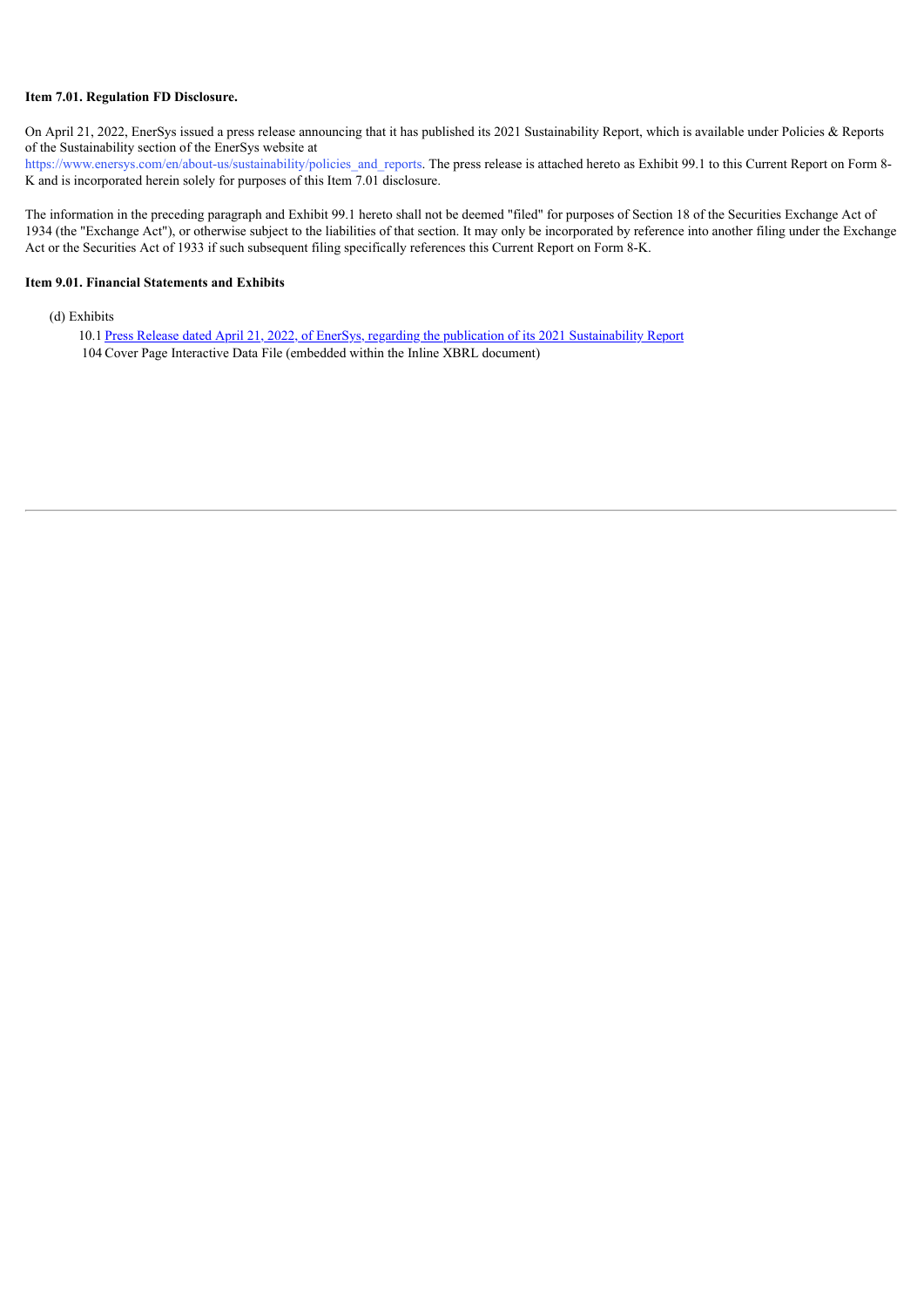#### **Signature(s)**

Pursuant to the requirements of the Securities Exchange Act of 1934, the registrant has duly caused this report to be signed on its behalf by the undersigned hereunto duly authorized.

EnerSys

Date: April 21, 2022 By: /s/ Joseph G. Lewis

Joseph G. Lewis Senior Vice President, General Counsel, Chief Compliance Officer & Secretary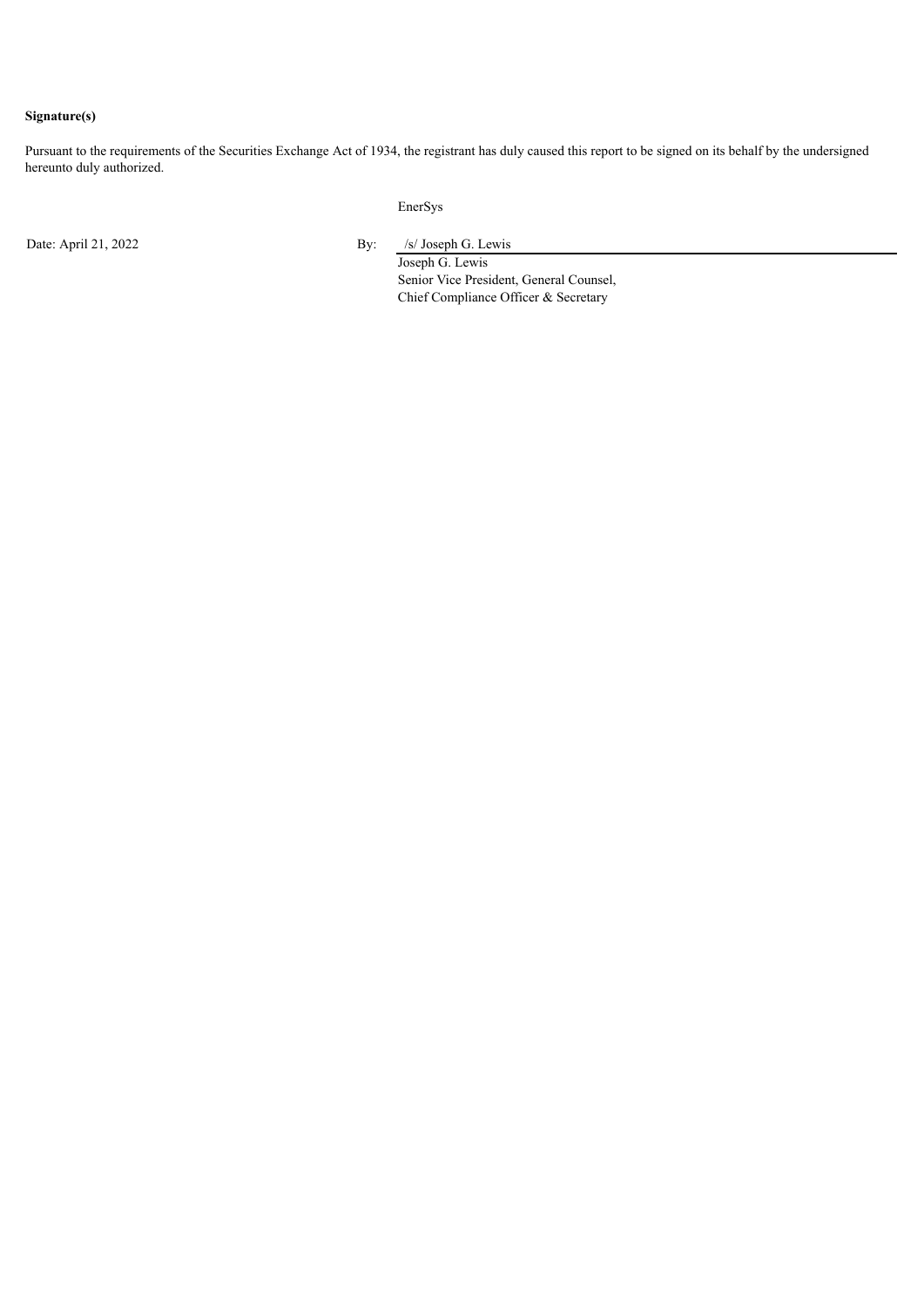<span id="page-3-0"></span>

### **ENERSYS ANNOUNCES PUBLICATION OF ITS INAUGURAL 2021 SUSTAINABILITY REPORT**

READING, Pa., April 21, 2022 (GLOBE NEWSWIRE) -- EnerSys (NYSE: ENS), the global leader in stored energy solutions for industrial applications, announced today that it has released its first-ever, comprehensive 2021 Sustainability Report ('the Report"). The Report details EnerSys' progress and performance on key environmental, social and governance (ESG) issues and formalizes its commitment to building a sustainable future, everywhere for everyone.

#### **Highlights**

- Launched its inaugural, comprehensive Sustainability Report
- Announced key, measurable ESG goals and objectives aimed at advancing progress in sustainability, reducing its environmental footprint and creating an inclusive and empowering workplace for all employees
- As part of a growing sustainability commitment, joined the United Nations Global Compact, Alliance to Save Energy, the U.S. Department of Energy's Better Plants Program, and the United Nations CEO Water Mandate.

Calendar year 2021 was pivotal for EnerSys as a sustainability industrial technology company. In a year of unprecedented challenges and unique opportunities, EnerSys prioritized internal initiatives to improve the sustainability of its operations, build a diverse and inclusive company culture and support the health and well-being of its employees and communities. EnerSys recognizes disclosure as a crucial step in ensuring accountability and maintaining a positive corporate reputation. The publication of its first full-length Sustainability Report is a significant milestone toward executing on its disclosures initiatives. The company took several notable actions like joining the United Nations Global Compact – solidifying its commitment to the organization's ten sustainability principles – and the U.S. Department of Energy's Better Plants Program, through which the company committed to reducing its energy intensity by 25% over the next 10 years (from a calendar year 2020 baseline). EnerSys also signed onto the United Nations CEO Water Mandate initiative toward reducing global water stress and the CEO Action for Diversity & Inclusion, through which EnerSys President & CEO David M. Shaffer has pledged to advance diversity and inclusion in the workplace.

Mr. Shaffer stated, "We are committed to doing our part to advance solutions that create a more sustainable future for our organization, employees, stockholders, customers and the communities where we live and serve. We recognize that building a sustainable future starts at home. While our products and services are critical to the low carbon transition, as important is our role in reducing the impact of our manufacturing and distribution processes. Our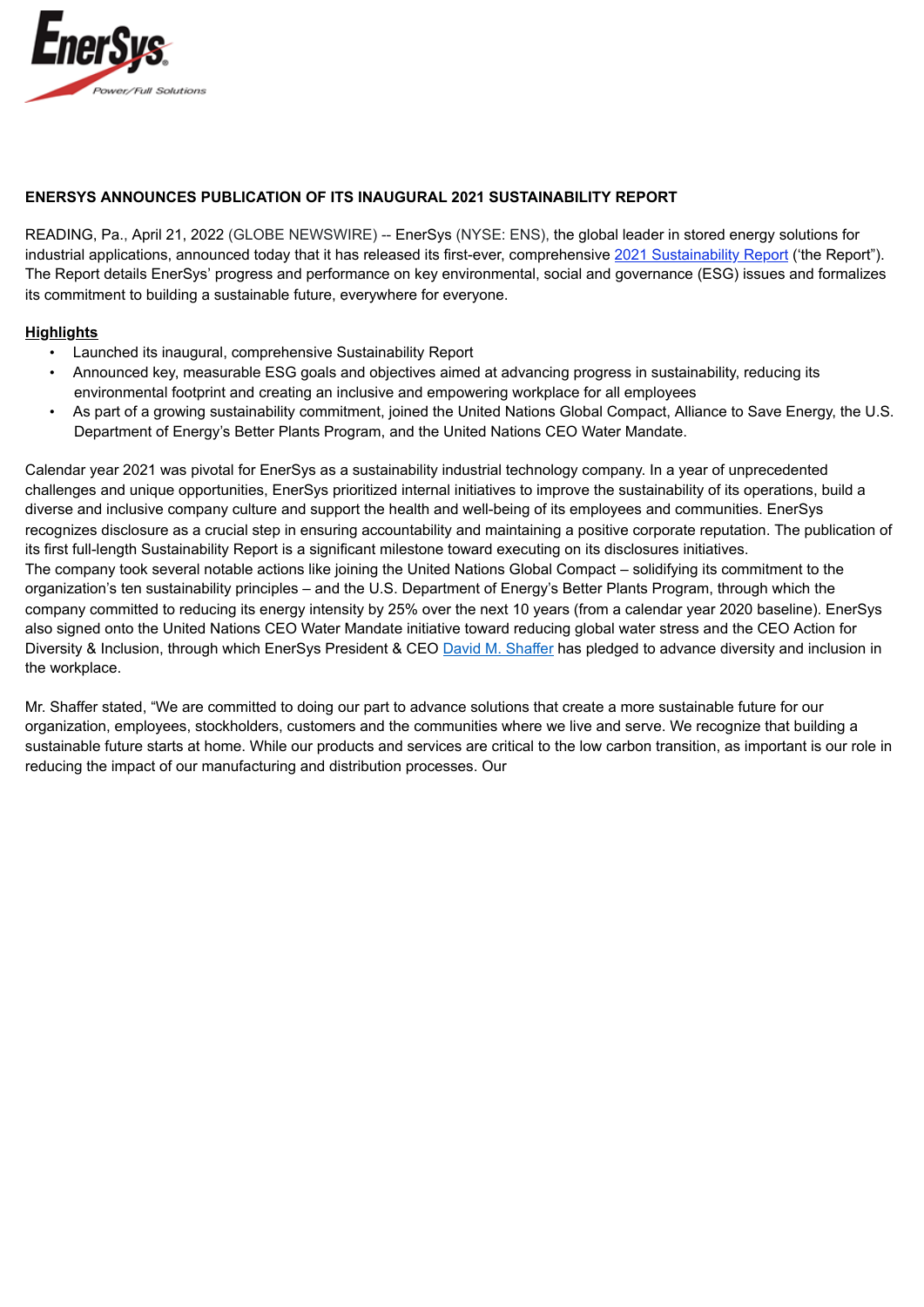sustainability initiatives push us to be more efficient, develop innovative solutions for our customers and build a stronger, more diverse, and engaging workplace for all of our employees. I believe EnerSys is a better company because of our sustainability initiatives."

The 2021 Sustainability Report highlights how EnerSys batteries, chargers and monitoring services help its customers achieve their carbon reduction and renewable energy goals. It demonstrates how EnerSys products and services offer the reliability and power capacity needed to propel the global economy through the transition toward clean energy, electric vehicles and Net Zero carbon emissions.

The Report also places a spotlight on the company's commitment to local and broader communities through various charitable giving partners, like the United Way of Berks County, Remote Energy, the It's Time Foundation, and more. EnerSys will continue its work to understand the potential impacts that climate change will have on its business and to integrate sustainability principles throughout all business units and leadership roles. As the world emerges from another year of challenges, EnerSys is diligently working towards a prosperous and more sustainable future and is more committed than ever to operating in a way that benefits people and the planet.

### **About EnerSys**

EnerSys is the global leader in stored energy solutions for industrial applications, manufactures and distributes energy systems solutions and motive power batteries, specialty batteries, battery chargers, power equipment, battery accessories and outdoor equipment enclosure solutions to customers worldwide. Energy Systems, which combine enclosures, power conversion, power distribution and energy storage, are used in the telecommunication, broadband and utility industries, uninterruptible power supplies, and numerous applications requiring stored energy solutions. Motive Power batteries and chargers are utilized in electric forklift trucks and other industrial electric powered vehicles. Specialty batteries are used in aerospace and defense applications, large over-the-road trucks, premium automotive, medical and security systems applications. EnerSys also provides aftermarket and customer support services to its customers in over 100 countries through its sales and manufacturing locations around the world. With the NorthStar acquisition, EnerSys has solidified its position as the market leader for premium Thin Plate Pure Lead batteries which are sold across all three lines of business. More information regarding EnerSys can be found at **www.enersys.com**.

#### **Sustainability**

Sustainability at EnerSys is about more than just the benefits and impacts of our products. Our commitment to sustainability encompasses many important environmental, social and governance issues. Sustainability is a fundamental part of how we manage our own operations.